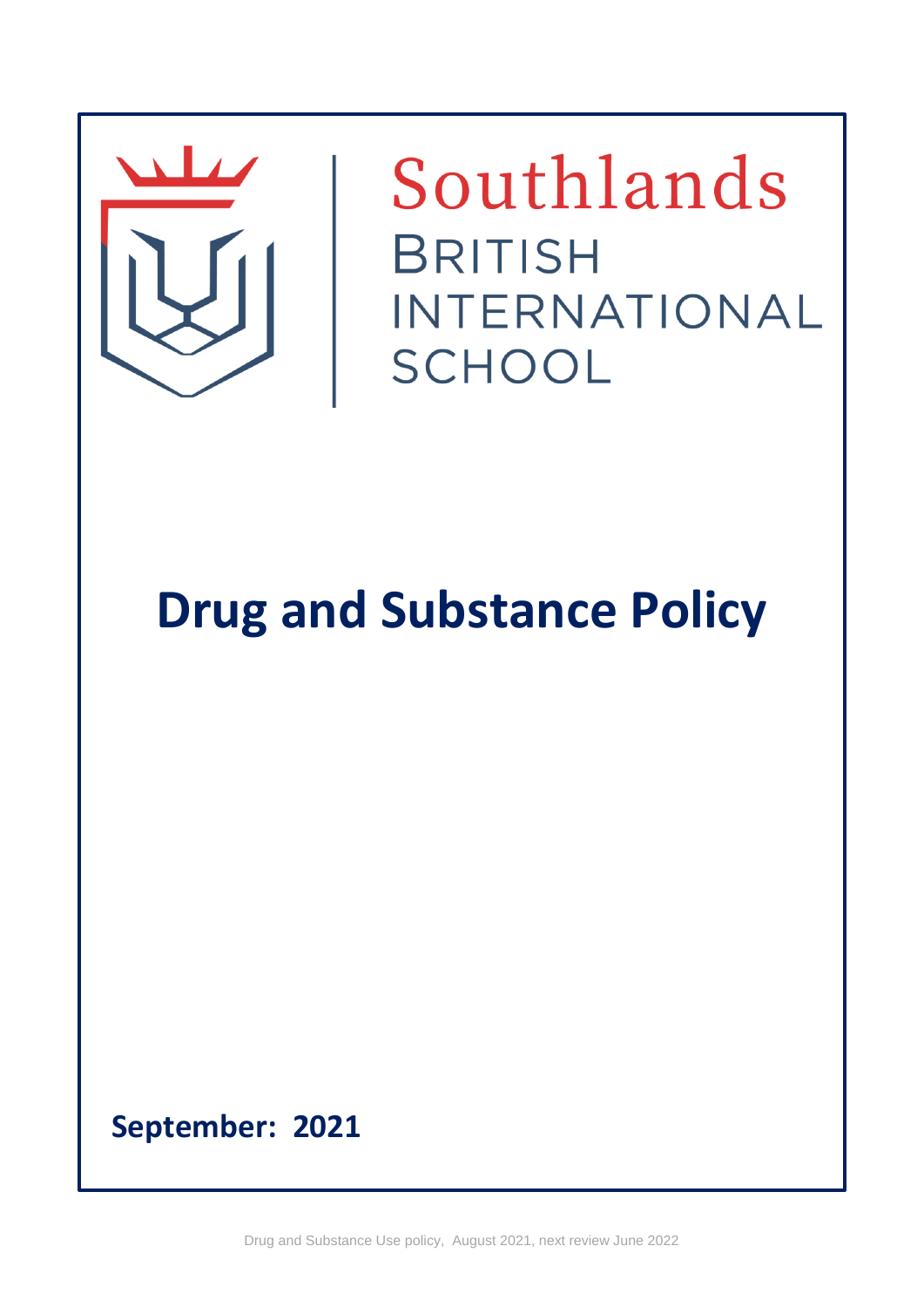

## **DRUG AND SUBSTANCE POLICY**

The policy is informed by the views of our students. It is also informed by the DfE and NPCC drugs advice for schools.

## **Aim of the policy:**

To ensure that Southlands British International School provides an environment where all community members are safe and free from harm. This policy alongside the education students receive through PSHCE supports all our students to take their place safely in a world where a wide range of drugs and substances exist.

#### **Key definitions:**

For the purpose of this policy, when referring to'drugs' this encompasses both illegal and legal substances which affect the way the body functions both mentally and or physically. The legal substances which fall under this definition include, but are not limited to; alcohol, tobacco, volatile substances, prescription medicines and psychoactive substances.

When referring to 'drug paraphernalia' this encompasses items which support the use or delivery of drugs. Drug paraphernalia includes, but is not limited to; lighters, filters, pipes, rolling papers, e-cigarettes and cannabis grinders.

#### **A drug incident may be any of the following:**

Finding drugs, or drugs paraphernalia on school premises (or on a trip) Possession of drugs, or drug paraphernalia by an individual on school site (or on a trip) Use of drugs by an individual on school site (or on a trip) Disclosure of information about drug use by students, parents, staff or wider community Glamorising or encouraging the use of drugs (inclusive of social media) Supply of drugs on or off school site

#### **Drug use of school site (and on school led trips): Medicines**

The School Nurses should be informed by a parent or guardian of any prescription medicine needed to be taken during the school day. Usually the Nurses will monitor and administer this. Where appropriate students may receive authorisation to self-administer prescription medicines if deemed appropriate and parental consent is given in written form.

#### **Alcohol**

No alcohol can be brought on to school premises or consumed during the course of the school day. Parents of any students in school under the influence of alcohol will be asked to collect their child immediately and be encouraged to seek medical support.

#### **Smoking**

In line with Globeducate policy Southlands school campus is a no smoking site. In the interest of health and safety, even those of legal age are not permitted to bring smoking materials to school (inclusive or lighters/ matches). If cigarettes, e-cigarettes or related paraphernalia are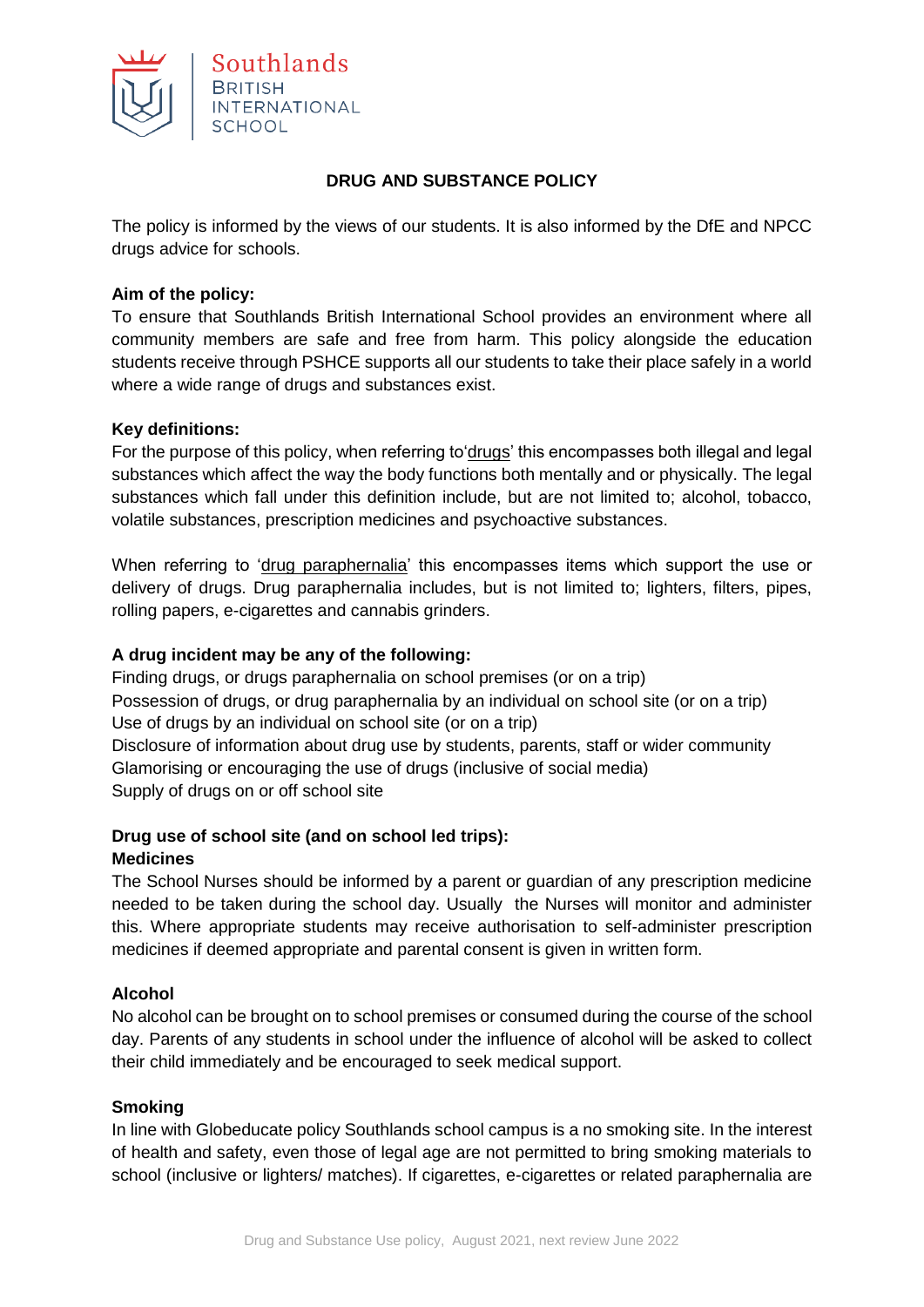found on site, parents will be notified and items confiscated and disposed of. Smoking (including e-cigarettes) on site will result in a Fixed Term Exclusion of three days.

## **Illegal drugs and psychoactive substances**

No illegal drugs, psychoactive substances and related paraphernalia can be brought on to the school site. Bringing illegal drugs on site is a serious breach of this policy. Seeking to glamourise drug use on site, out of school or via social media networks is also considered a serious breach of policy and actions will defer to the Globeducate Student Exclusion Policy.

#### **Serious breach of policy or persistent breaches:**

The school's response to drug related incidents will balance the individual needs of the student and those of the wider school community. Exclusion is not an automatic response for the school to take but will be considered where there is a serious breach of this policy or where allowing the student to stay in Southlands would pose a risk to the education, safety and wellbeing of the student body and wider community. See also the Student Exclusion policy for further information.

#### **Drug misuse outside of school:**

Southlands retains the right to support and impose sanctions under the following conditions:

- Drug use/ possession has occurred during a school-organised or related activity
- Drug use/ possession has occurred travelling to or from school
- Drug use/ possession has occurred and the student is in some way identifiable as a student from the school
- Drug use could have repercussions on the normal running of the school
- Drug use/ possession poses a threat to another member of the community
- Drug use/ possession could adversely affect the reputation of the school

## **Right to search:**

The staff of Southlands British International School reserve the right to search the belongings of students if they are suspected to be in possession of drugs or drug paraphernalia. Searches will always be conducted with two members of staff present, one of which will be a member of the Senior Leadership Team. Parents and Guardians will be informed when this has happened.

Where suspected drugs or paraphernalia are found they will be immediately confiscated and locked away securely pending investigation. Once the investigation is complete they will be disposed of in line with local authority guidelines.

Local authorities, such as the police may be informed if any student is found to be in possession, using or dealing illegal substances. In these cases the Parents and Guardians will be informed and the police will take the next appropriate steps.

#### **Confidentiality:**

Southlands will seek to work collaboratively with parents and guardians when information is obtained regarding drug possession/ use. On very limited occasions, for safeguarding reasons, this may not be possible (in alignment with Globeducate Safeguarding and Child Protection Policy).